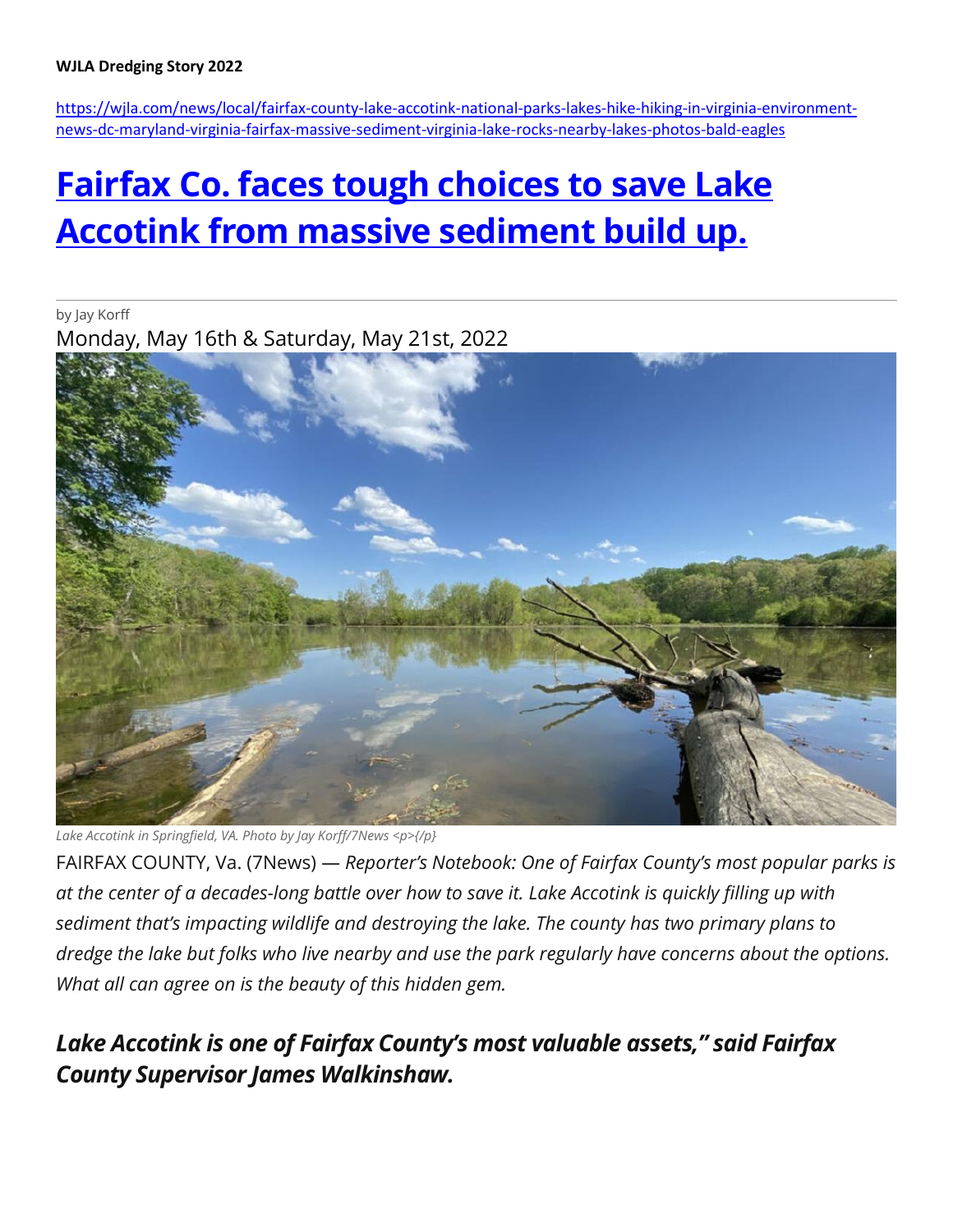

*Photo courtesy Save Lake Accotink Community (Facebook group)*

For nearly a century, people with poles and bikes, kayaks, canoes, and cameras, like photographer Keith Freeburn, have captured the soaring beauty and savored the serenity of [Lake Accotink Park in Springfield, Virginia.](https://www.fairfaxcounty.gov/parks/lake-accotink)

# *Some of my best experiences have been here at Lake Accotink," said photographer Keith Freeburn.*



*Photo courtesy Keith Freeburn.*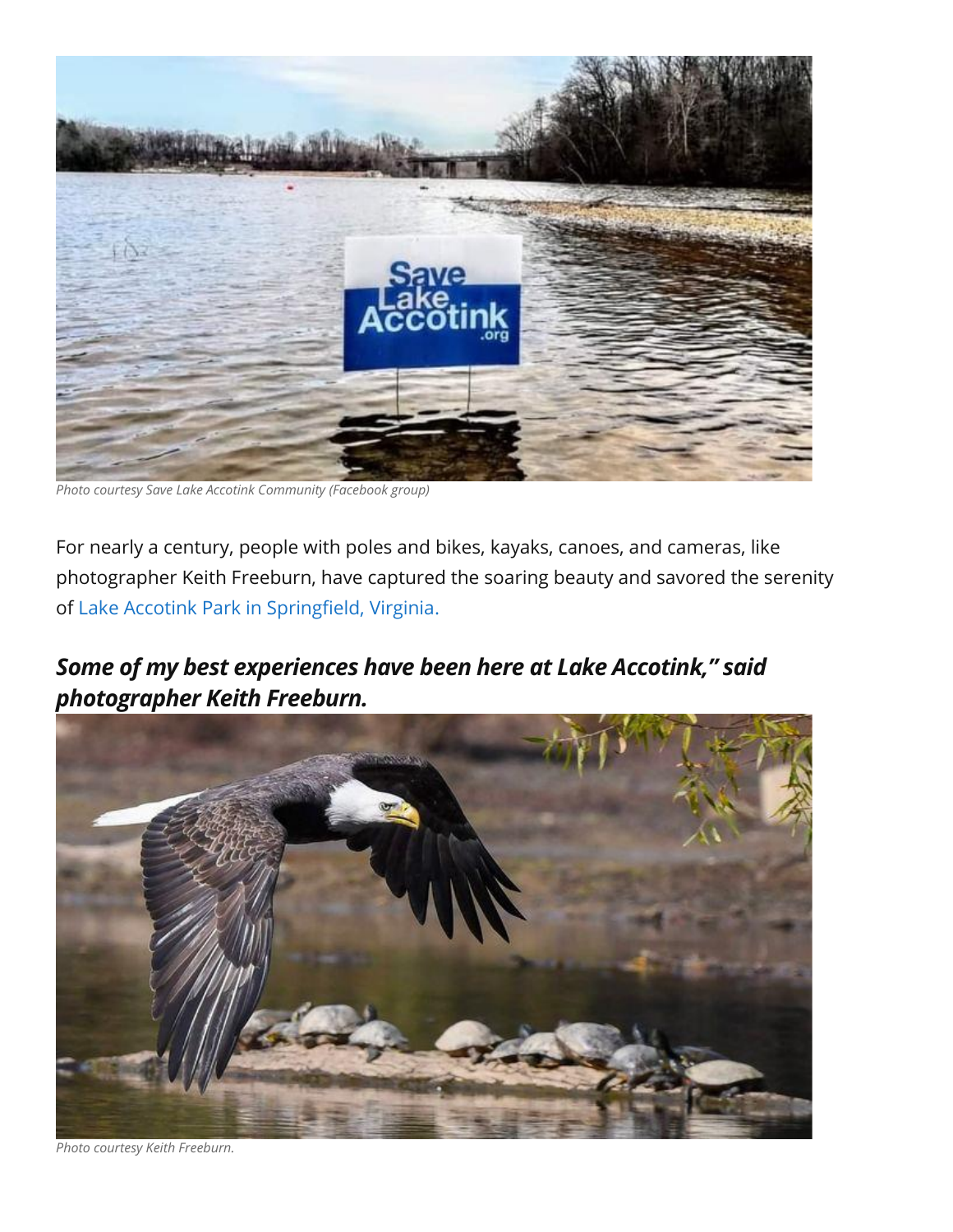Cesar Contreras lives nearby. He can't imagine a day without the healing properties of this hidden oasis.

"It's part of my day. I come here every morning, [at] 6 a.m., ride my bike, jog, or mediate. Not too many might know about this place but the people who live around here definitely depend on this place," said Contreras.



*Lake Accotink in Springfield, VA. Photo by Jay Korff/7News*

But, this place of reflection and recreation, where gravel paths lead to stellar trails, faces a crisis lurking just below its surface.

# **The Problem**

Hundreds of thousands of cubic yards of sediment – rocks, sand, sticks, mud, and sludge – have flowed into the lake. Without intervention through a massive, years-long dredging project, the sediment will eventually consume and kill the lake.

"In 2018, the community was asked do you want to save Lake Accotink, preserve it as a lake, and the answer was a very resounding yes," said Supervisor Walkinshaw.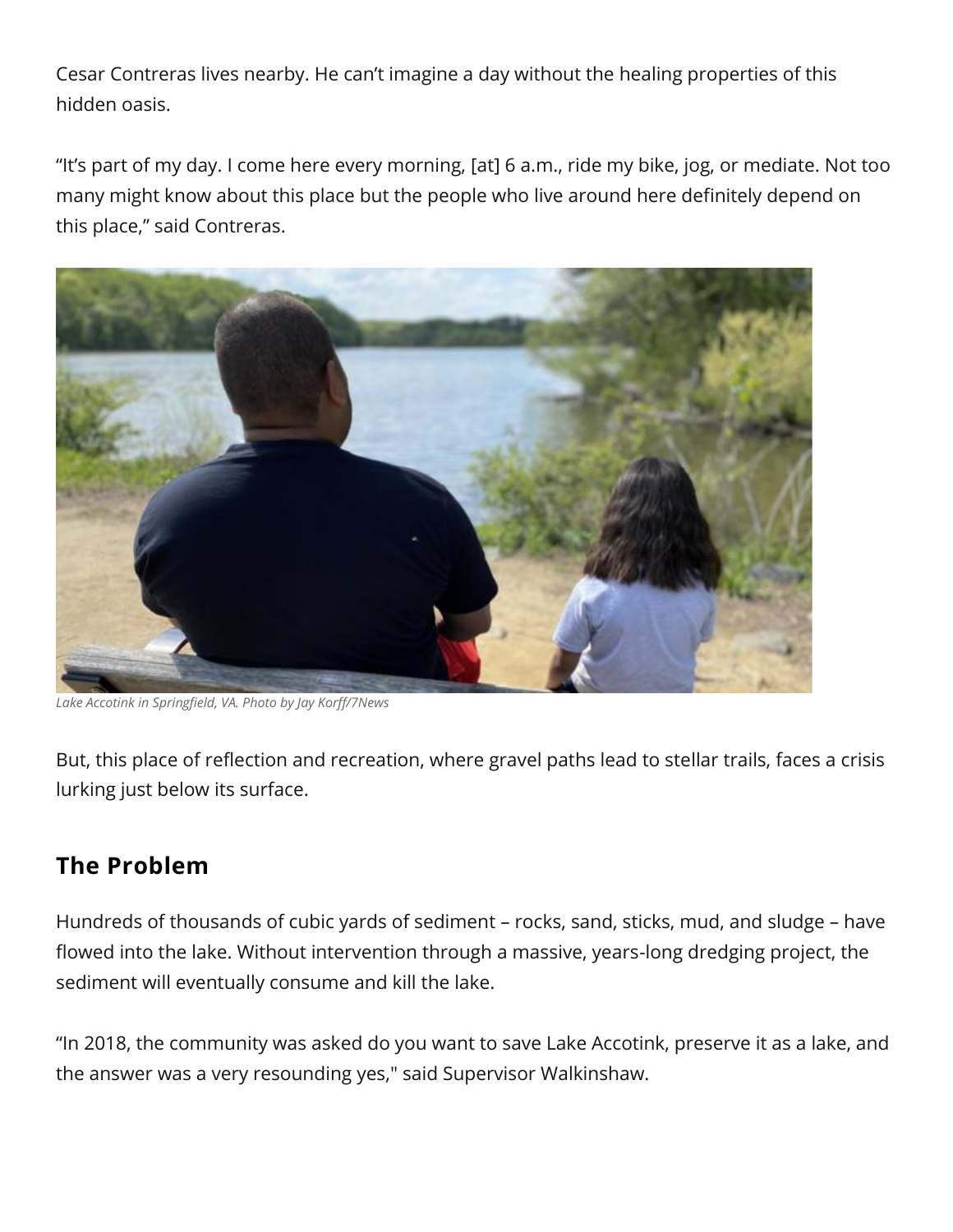

*Lake Accotink in Springfield, VA. Photo by Jay Korff/7News*

You may be wondering why so much silt and sediment stream into Lake Accotink. Well, there are two primary culprits, according to experts like Charles Smith with Fairfax County's Department of Public Works and Environmental Services.

# *It's really a difficult decision. We're working closely with stakeholders to make this work, " Smith told our reporter Jay Korff in a recent online interview.*

The first issue is the adjacent neighborhood. This large subdivision, built back when stormwater management wasn't prioritized, sits right above the lake. Smith said when it rains, runoff pours unabated into Lake Accotink.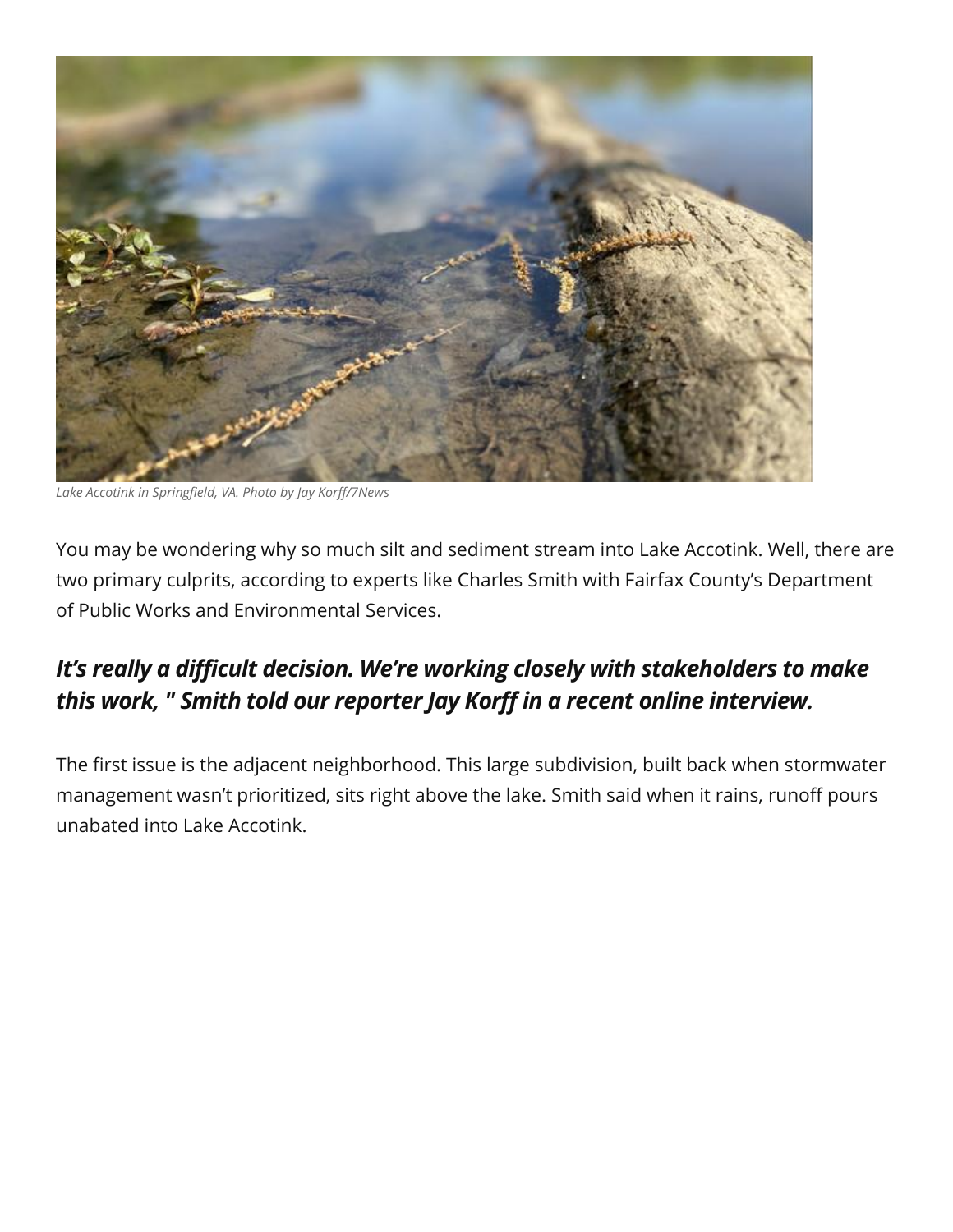

*Accotink Creek in Wakefield Park. Photo by Jay Korff/7News*

The other offender is the lake's main tributary, Accotink Creek. Decades of erosion have forced so much debris into the lake that its average depth is now only 4-feet. Despite millions of dollars invested in stream restoration projects, the sediment just keeps coming thanks to a number of factors including more extreme rain events.

Smith tells 7News that the goal of dredging, which has been done three times since this manmade lake was built in 1940, is to remove some 500,000 cubic yards of sediment so the lake can return to an average depth of 8-feet. This will have multiple benefits including better water quality which in turn provides a healthier environment for birds and aquatic life.

The good news: after years of debate, two proposals percolated to the top. But each plan has critics.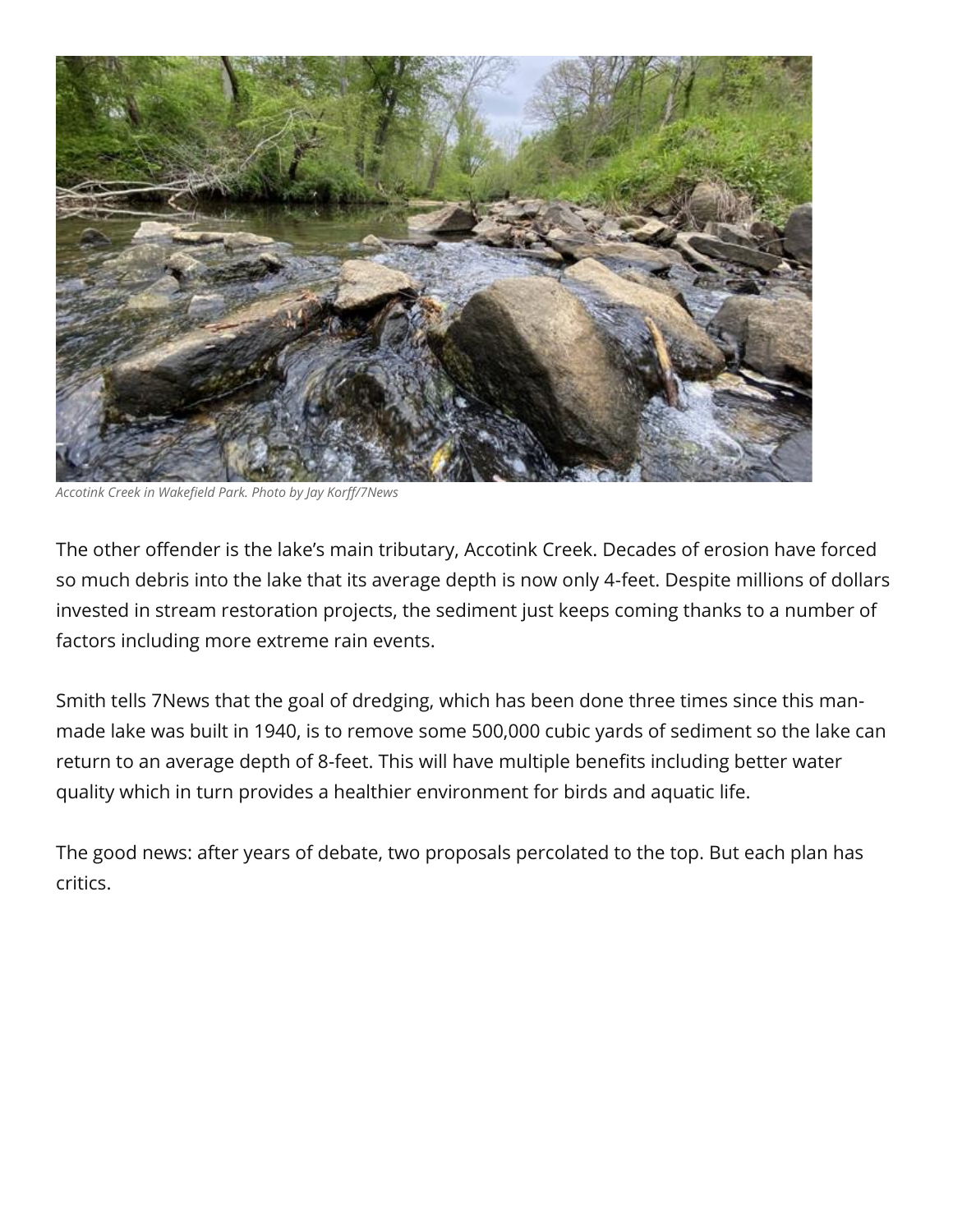

*Lake Accotink in Springfield, VA. Photo by Jay Korff/7News*

"I've been coming here for 20 plus years, and I just absolutely love this park, love it. We have birds, fishing, all the actual elements you need for a nature moment in a pretty urban area. We are a built-up urban area and having this nature is an oasis that is not only necessary for us to connect to nature, but it really helps with wellness," said Julie Childers, Executive Director of Trails for Youth.

Childers and Springfield Civic Association President Gail Nittle recently sat down with 7News to discuss their hopes and fears.

# *"We want the dredging. We just don't want the dewatering site here where it's going to have to traipse through our neighborhood, Nittle said.*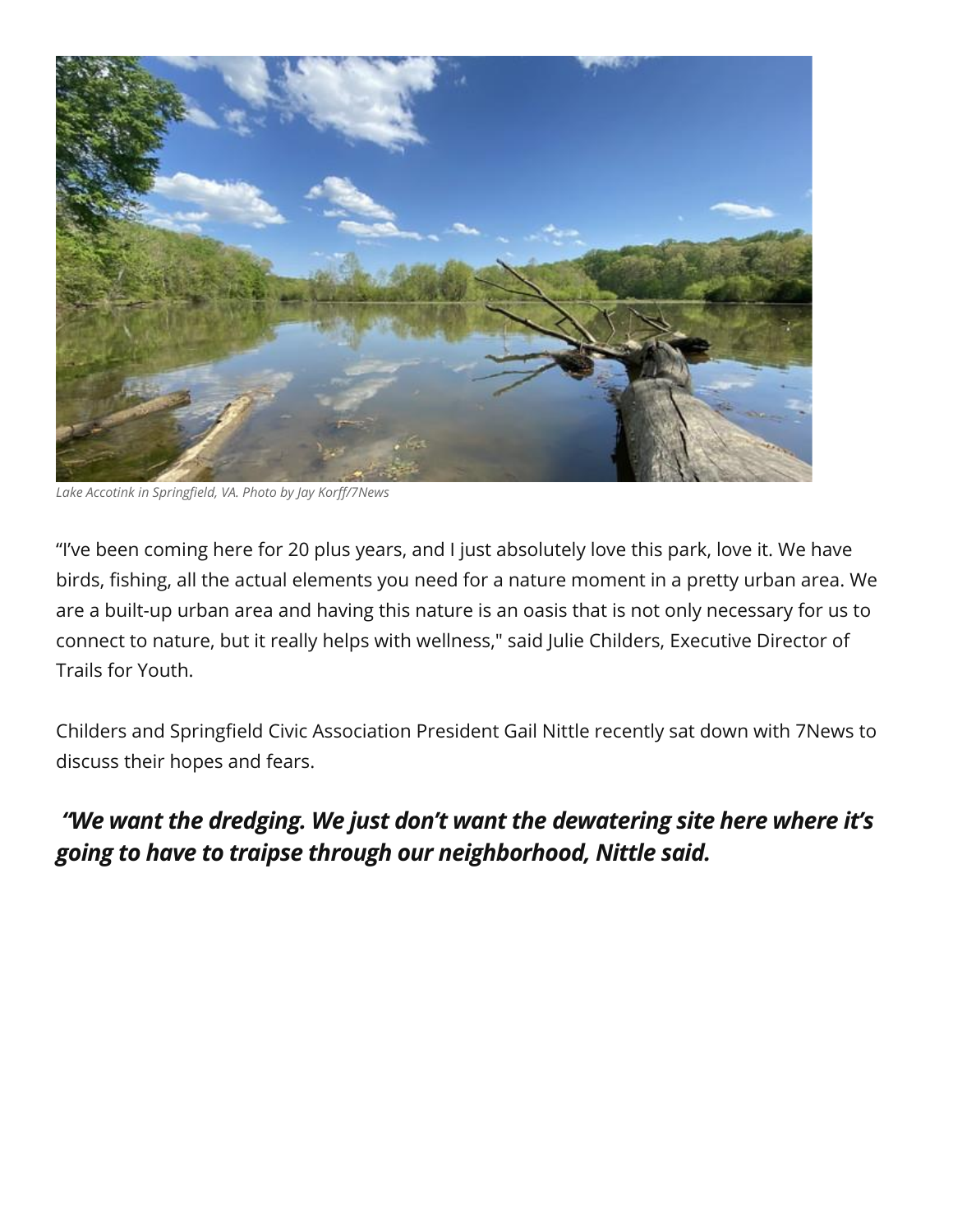

*Lake Accotink in Springfield, VA. Photo by Jay Korff/7News*

# **Present Dredging Proposals**

In the first proposal, crews would load dredged-up sediment onto trucks in a nearby industrial park and then drive through Gail Nittle's neighborhood an estimated 190 times a day, five days a week for three years.

"This is not country. This is neighborhoods. These are 23-2500 households that live in Crestwood and Lynnbrook. I just don't know how the neighborhood can maintain a quality of life, a safe quality of life with this being introduced. It's to me, unconscionable," Nittle said.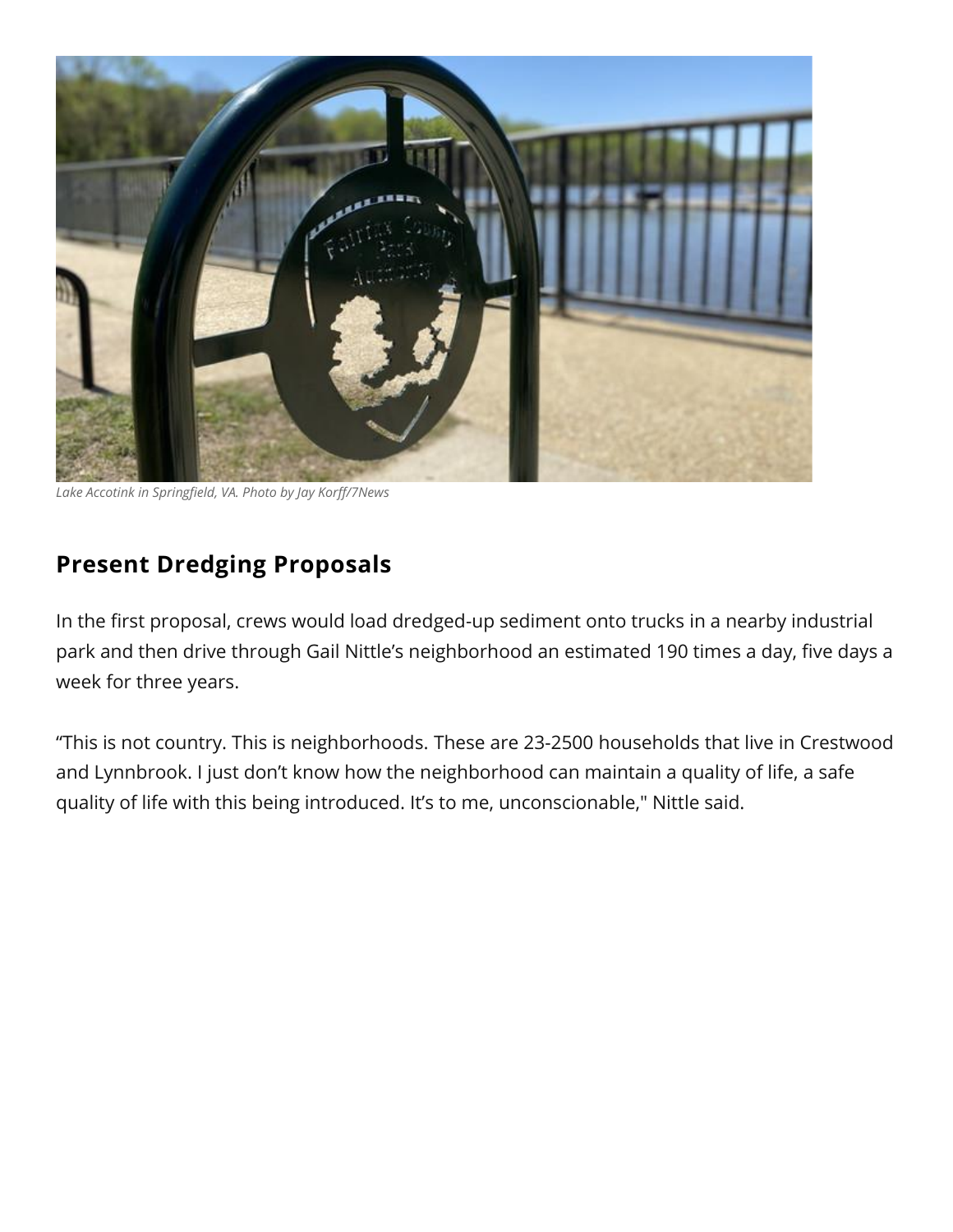

*Accotink Creek in Wakefield Park. Photo by Jay Korff/7News*

The other plan involves running a relatively narrow pipeline from Lake Accotink north to Wakefield Park where sediment would be trucked right onto Braddock Road, then Interstate 495. The sediment would eventually go to a quarry in the region. In this second scenario, 7.5 acres of trees in Wakefield Park would come down. Some are concerned about the environmental impacts associated with losing trees.

#### **Local Groups Working to Save Lake Accotink and Accotink Creek**

We also chatted with [Save Lake Accotink](https://savelakeaccotink.org/) President Allan Robertson.

"Lake Accotink Park may be the most biodiverse of all of Fairfax County's parks. The park patrons are also diverse. Both are matters to celebrate and protect, and Lake Accotink is essential to the protection of nature and community. Fairfax County needs Lake Accotink, but saving it comes with a cost. It seems part of that cost is either the destruction of acres of mature forest or increased truck traffic along Highland St., Amherst Avenue and Backlick Roaf in Springfield."

Robertson also tells 7News On Your Side in early 2018 his organization, Save Lake Accotink, distributed hundreds of yard signs, and car magnets along with gathering thousands of signatures to save the lake.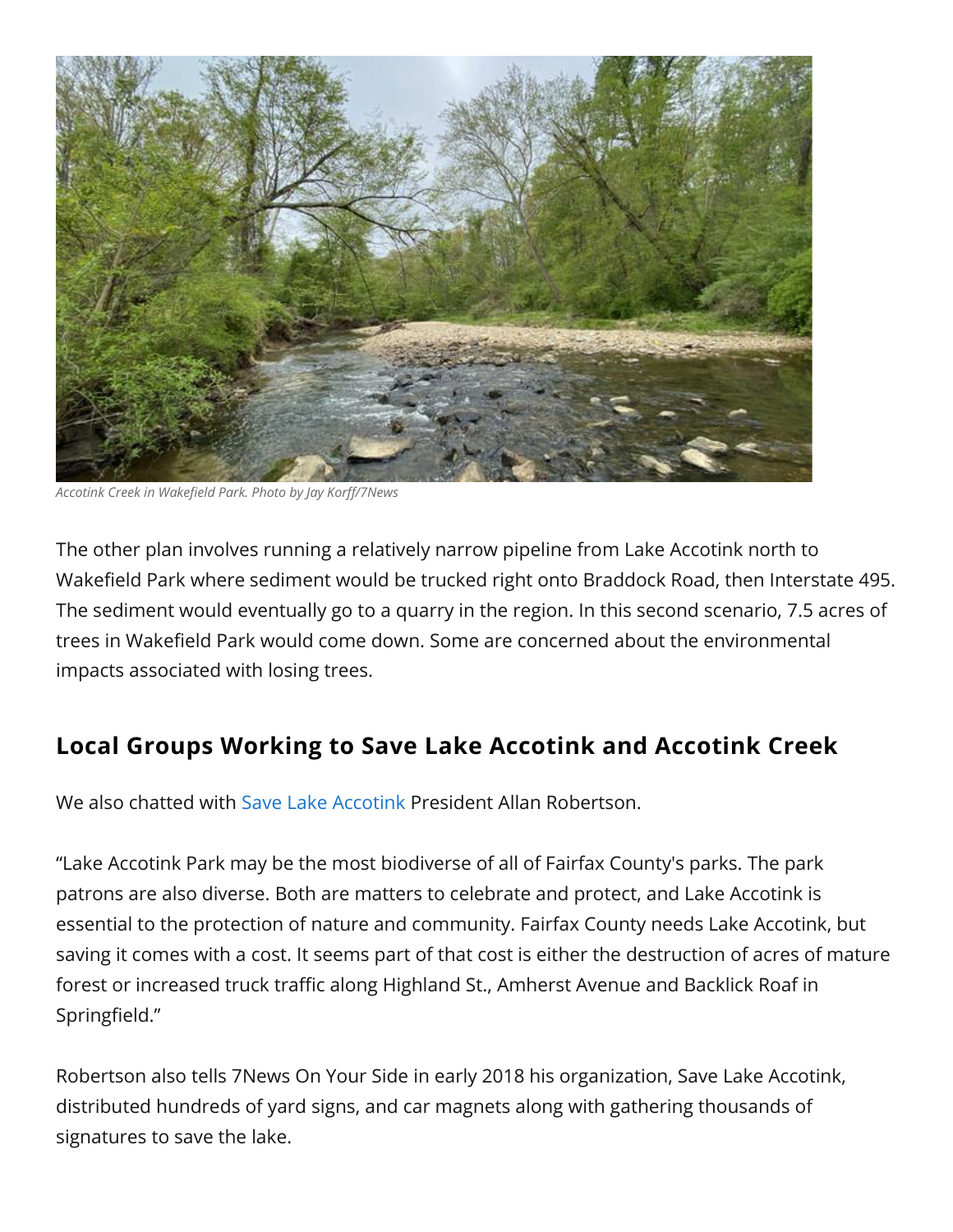

*Lake Accotink in Springfield, VA. Photo by Jay Korff/7News*

7News On Your Side also spoke with Phillip Latasa with [Friends of Accotink Creek.](https://www.accotink.org/)

"The erosion and sediment caused by paved surface runoff [are] what's filling the lake so rapidly of which we must find a solution," Latasa added.

Latasa said the issue is bigger than runoff from one neighborhood going into Lake Accotink.

"There's 26-square-miles of watershed that's paved or has a roof is contributing directly to this problem," said Latasa.

"What I say to anyone who has [a] concern about a specific site is to stay engaged with the process, follow the process, but we are going to have to at the end of the day reckon with the fact that if we want to save the lake, which I think the community does, there are going to be some impacts and we have to go into that with our eyes wide open," Supervisor James Walkinshaw said.

Walkinshaw said he's still looking for other options. A final decision is expected in just weeks with dredging slated to begin in the summer of 2023.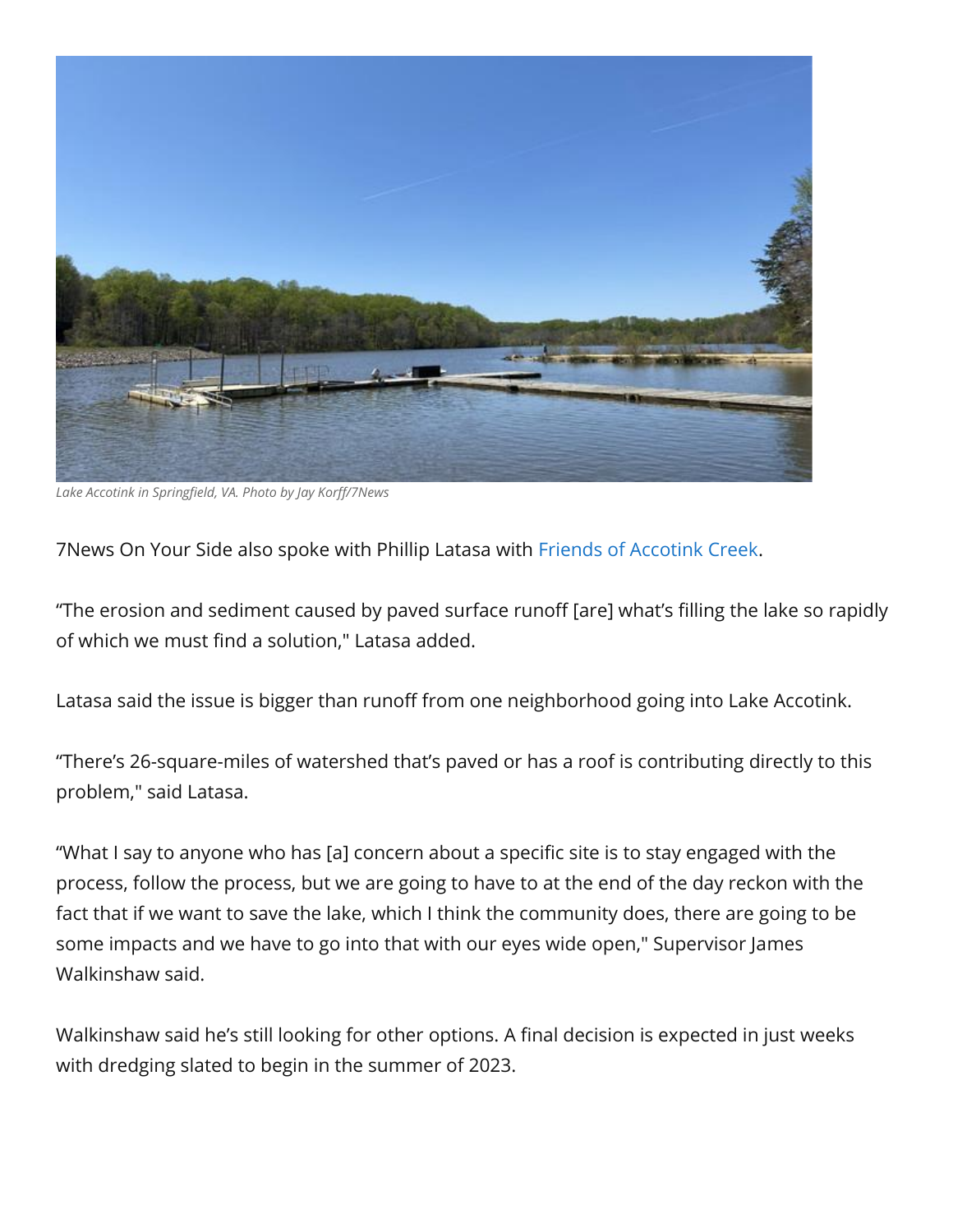

*Photo courtesy Keith Freeburn.*

Until then, Cesar and his daughter Michelle will return to enjoy Lake Accotink's offerings.

"You got birds. You've got people fishing. You got everything out here. It's one of a kind. This is like home to me," concludes Contreras.



*Photo courtesy Keith Freeburn.*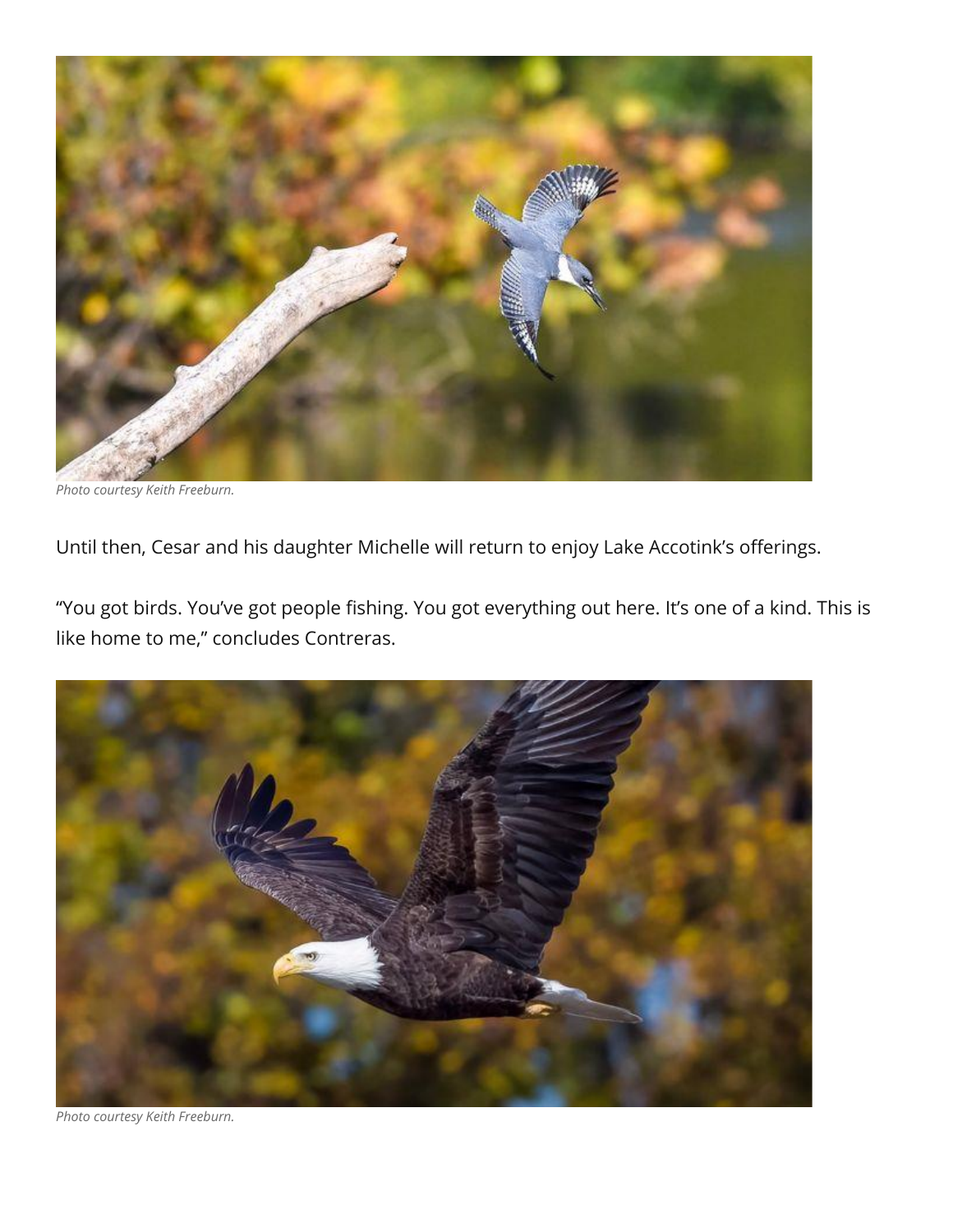And Keith Freeburn will keep snapping shots of creatures who call Lake Accotink home.

"They ask me 'where did you get those eagle photos?' and I'll say Lake Accotink and when I tell them Springfield there like, 'no there's no way you got bald eagle photos in Springfield,"' add Freeburn.

#### **The Cost and Looking Ahead**

The county has already set aside some \$65 million for this project. It's expected to start in the summer of 2023 and take three years to complete. Smith tells 7News On Your Side that the county is taking a long-term approach to this project so future dredging won't take as long or cost as much. Smith said after this dredging project is complete, the county plans on re-dredging the lake for one year every five years to maintain lake health.



*Photo courtesy Keith Freeburn.*

There are a lot of resources associated with this project. [Click here](https://www.fairfaxcounty.gov/publicworks/stormwater/plans-projects/lake-accotink-dredging-ac89-0009) for more information from Fairfax County. [Click here](https://www.accotink.org/2016/MasterPlanLakeAccotink2016.htm) for more information from another local group, [Friends of Accotink](https://www.facebook.com/AccotinkCreek/posts/10159857074669839)  [Creek.](https://www.facebook.com/AccotinkCreek/posts/10159857074669839)